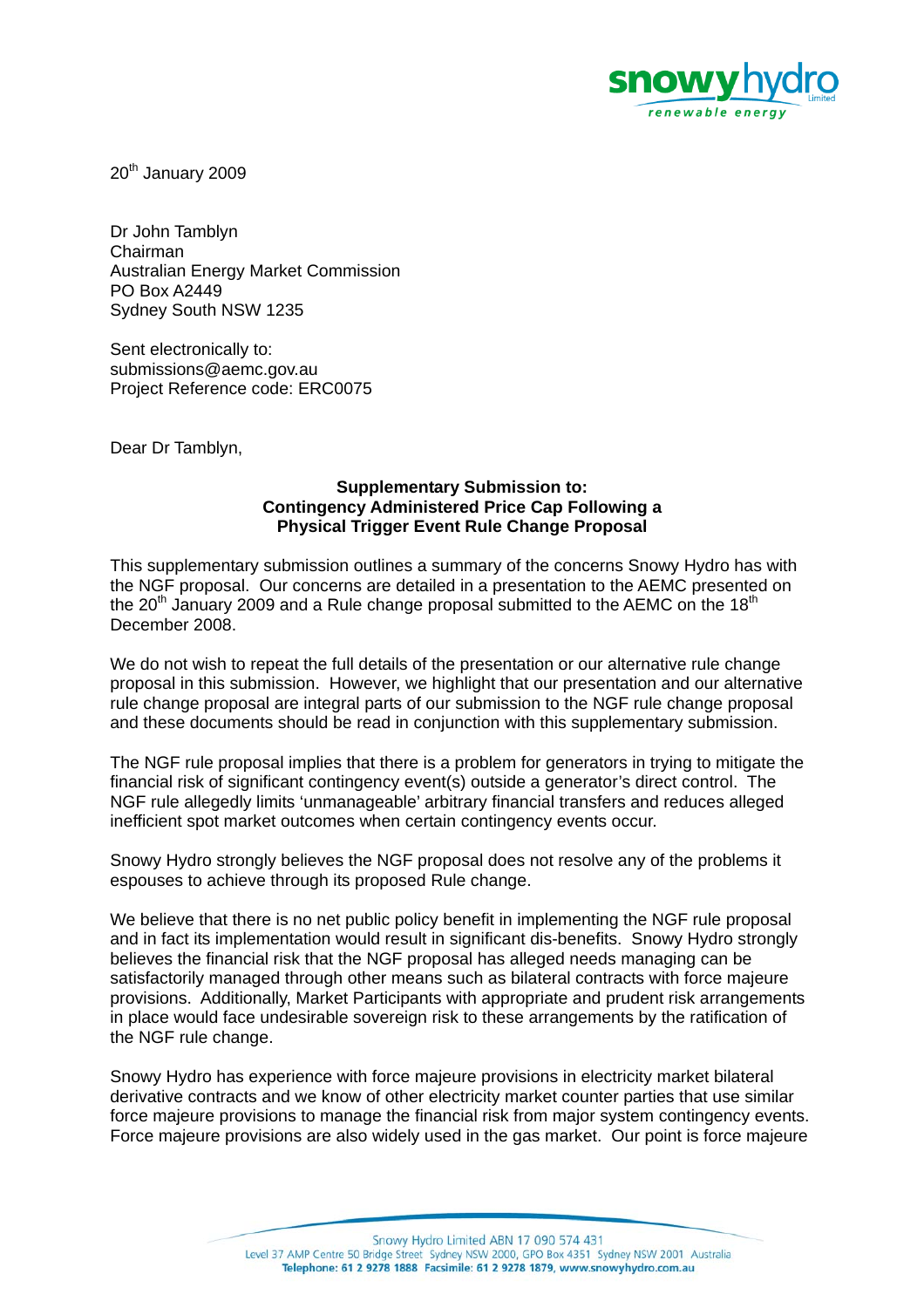provisions are used to manage financial risk and its use does not lead to distorted pricing signals in the electricity spot market.

If however the AEMC finds that there is evidence of some market failure in the existing market rules that supports the claims made by the NGF through its rule change, Snowy Hydro believes such market failure can be resolved more efficiently and in a much less distortionary manner through Snowy Hydro's alternative rule change proposal.

The following sections summaries the major concerns we have with the NGF rule change proposal.

# **Distorting Spot Market Outcomes**

The fundamental problem Snowy Hydro has with the NGF rule change is that it would create inefficient market outcomes by distorting generator and demand side incentives to respond to the contingency event in the most efficient manner.

The Spot market relies on the spot price to signal to all Market Participants to balance the supply and demand in most efficient manner. The NGF proposal caps this Spot price under certain contingency events which by definition will alter generator, demand side response, and consumer incentives. In our view these altered incentives perversely hinders the market to reach the supply and demand balance in the fastest and most efficient manner.

Further to this:

- Because of a Spot market contingency event(s) the Spot market is at risk of being suspended. Just the risk of suspension alone will change generator incentives and demand side response which in the absence of the contingency administered price period (CAPP) would have efficiently brought the underlying supply and demand situation into balance;
- When the CAPP applies price signals are blunted and this distorts the appropriate mix of generation plant in the long run. In particular, Snowy Hydro is concerned that blunting the spot price would significantly reduce incentives on peak plant entry and demand side response which typically rely on a short duration of high spot prices to be economically viable;
- The capping of Spot prices in one region potentially leads to portfolio generators with generation in different regions shifting their pattern of generation between various sites. This may result in negative settlement residues. NEMMCO may manage these negative settlement residues by also suspending adjacent regions to the original triggered region. In effect, all market regions are at risk of market suspension and we believe such an outcome would only magnify the distortion and inefficiency of the NGF proposal; and
- The NGF proposal would blunt the driver for generators to maintain reliable plant.

The NGF proposal tries to make a distinction between efficient and non-efficient Spot prices for the purposes of new generation investment pricing signals. Snowy Hydro believes that there is no fundamental basis to such classification and to attempt to classify spot prices is simply wrong.

The very purpose of a Spot market is to allow Market Participants to respond to the Spot price both for dispatch, consumption, and in the long run for investment decisions. In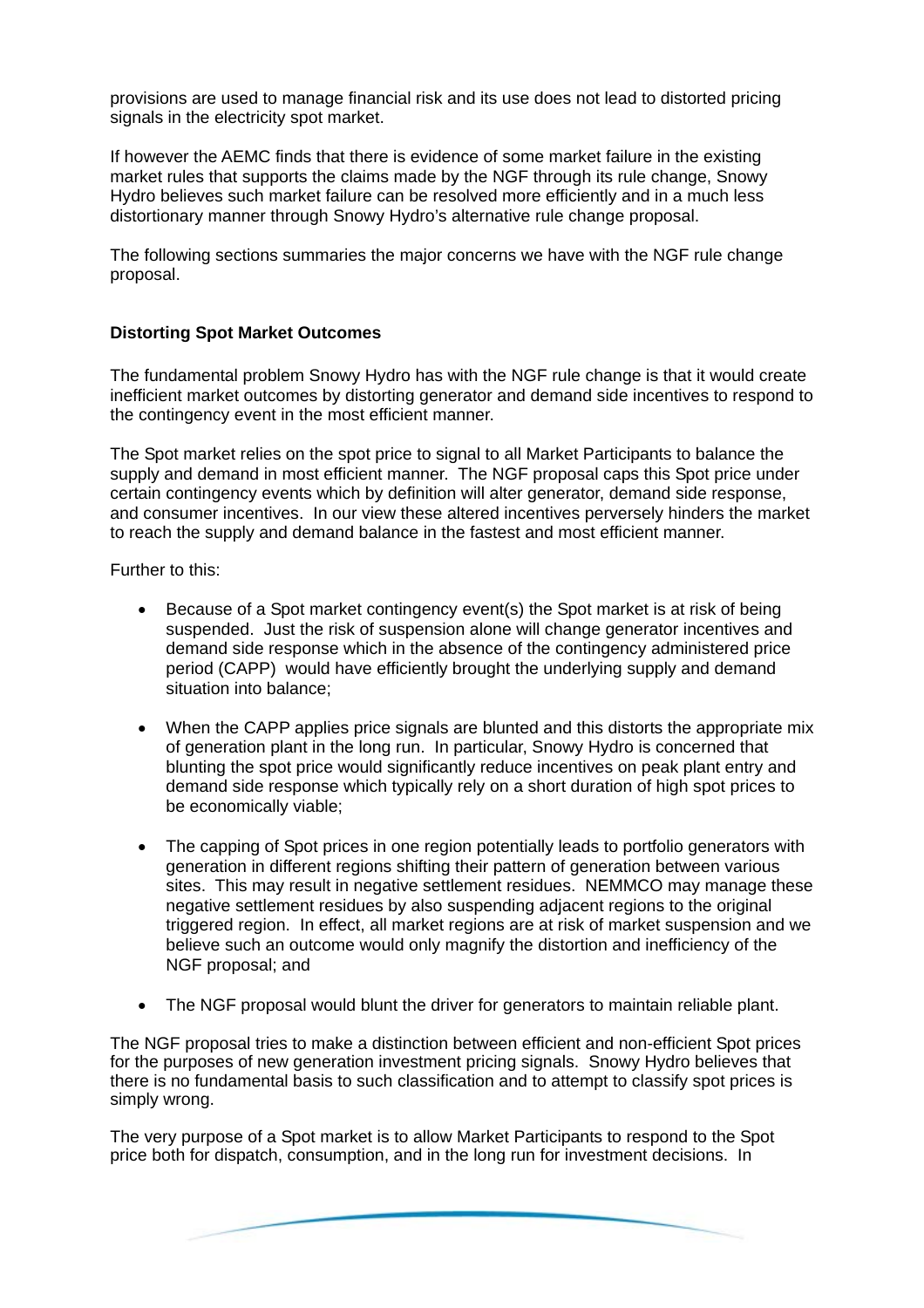particular, for new generation investment and demand side response what matters is the price irrespective of whether it was brought about from a non credible contingency or as a result of more general tight supply and demand balance.

The CAPP would be an arbitrary mechanism that would affect the Spot price by distorting the both the price and the distribution of prices. Snowy Hydro believes that it is the distortion in the distribution of Spot prices which may have the most significant impact on the appropriate mix of base, intermediate, and peaking generation and demand side response in the NEM thereby increasing the risk that the wrong type of investment is committed into the market. In the long run this is not in the interest of consumers.

## **Problems in Triggering and ceasing the CAPP in real time**

The NGF proposal relies on increased NEMMCO discretion to determine Spot market outcomes since triggering the CAPP is totally reliant on NEMMCO. NEMMCO in turn must execute a complex procedure at a time when they are likely to be under stress trying to manage the system in the secure and reliable manner. We believe this is not fair or practical to impose on NEMMCO as this complicates system stress management for NEMMCO and may therefore create the need for directions and subsequent compensation.

The procedure to trigger the NGF's CAPP and determine when the CAPP should cease is very complex. This is demonstrated by a series of complex flow diagrams.

NEMMCO is required to trigger the CAPP in real time based on incomplete system data relating to the system contingency event and interpretation of very complex procedures. For NEMMCO to correctly trigger the CAPP it must have all necessary information and perfect foresight to ascertain whether a CAPP should be applied. Snowy Hydro believes this is both unreasonable and unpractical to impose on NEMMCO as the Spot market operator particularly in a time where NEMMCO system operators are likely to be under high stress.

The Reliability Panel's annual NEM Performance Review summates the number of Non Credible Contingency Events and multiple contingencies occurring each year. The NGF states that, "According to these reports, there were a total of 47 such incidents in the four years to 2007: about one per month<sup>1</sup>".

According to this statistics it is possible under that NGF proposal that the Spot market could be suspended once per month. This is potentially a very high level of market intervention and compromises the very reason for a Spot market, that is, to provide a transparent price signal for Participants to respond to underlying supply and demand balance.

Some of these Non Credible Contingency Events may not have a material impact on dispatch and therefore not result in the CAPP being applied. However, to some extent this is irrelevant as the risk of administered prices (ie. market suspension) is sufficient to change Market Participants behaviour and incentives and hence the NGF proposal could result in a greater level of market distortion than envisaged by the number of time the CAPP is actually triggered.

Snowy Hydro believes that under the NGF proposal that there is a high probability that NEMMCO may incorrectly trigger the CAPP when analysis of the facts after the contingency event conclude that the trigger was unwarranted or alternatively NEMMCO should have triggered the CAPP but did not. In both situations we believe that there are strong grounds for Market Participants to claim compensation for NEMMCO's incorrect interpretation of the CAPP trigger procedures.

l

<sup>&</sup>lt;sup>1</sup> NGF Physical Cap Trigger Rule Change Proposal, page 24.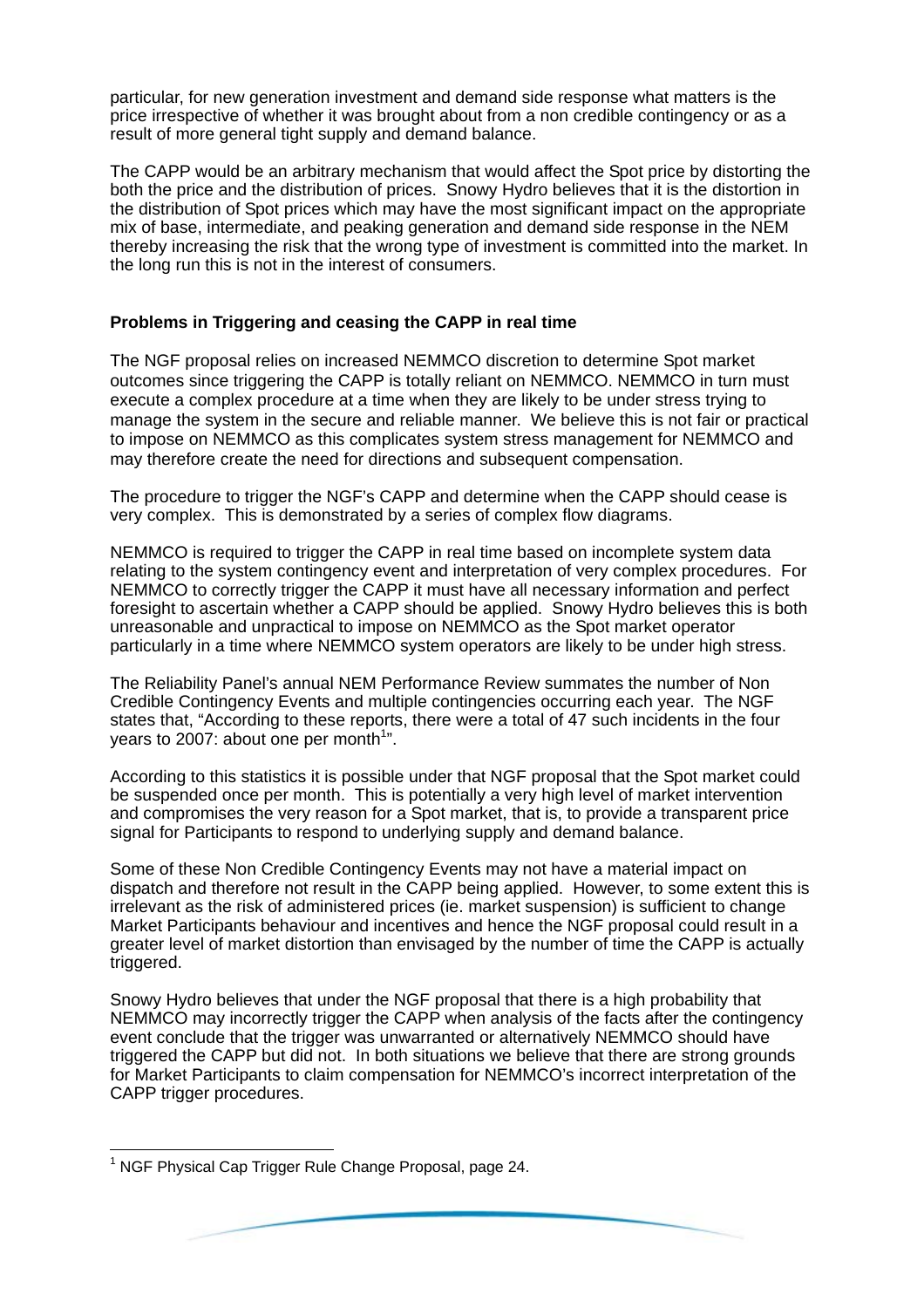## **Increases the risk of further NEMMCO market interventions**

Capping the Spot market at times of system stress financially prevents appropriate supply and demand side response. This complicates system stress management for NEMMCO, and as a result increases the risk that further market interventions are required to bring the Spot market back to balance. This may mean that NEMMCO is required to direct Market Participants.

Directions under these circumstances would be an artificial requirement brought about by the intervention of the CAPP in the first instance. If these directions were to occur than there is further resources and time required to determine subsequent compensation. Snowy Hydro believes such outcomes would be inefficient and not in the long term increase of consumers.

### **Smearing of Financial Risk**

The NGF rule proposal smears the financial exposure to all Market Participants and in effect socialises the risk management cost of participation in the NEM. As a result this may reduce the incentive to address the root cause to the problem which triggered the CAPP in the first instance since the pain is not incurred by one or a Group of Participants who in the absence of the CAPP would have a greater incentive to ensure that the problem never occurs again.

In a sense the NGF rule proposal creates moral hazard whereby generators rely on the market to provide "free" insurance instead of ensuring their risks are managed prudently.

The smearing of risk under the NGF proposal would adversely impact the secondary market and its regular Participants such as brokers and financial intermediaries. This class of market Participants rely on market volatility and their services are tied to managing the risk of market volatility and providing liquidity.

If the overall level of market volatility is distorted under the NGF proposal then the risk is this important class of Market Participants would become less viable. In the medium to long term this becomes an undesirable outcome as these entities provide an important function to an efficient secondary market for financial contracts.

Finally, the NGF proposal results in arbitrary financial transfers which are dependent on the Market Operator triggering the CAPP in real time. Depending on the individual Market Participants contract position it could be a winner or a loser.

#### **Technology Biased**

The NGF Rule change proposal is not technology neutral. That is, peaking generators and demand side response don't have start up problems similar to coal generators. Thereby, in the absence of market suspension the response from peaking generators and demand side response may ameliorate the risks associated with the system contingency event.

#### **Bias towards a number of generators in close proximity and gaming concerns**

The NGF Rule change proposal is designed to favour generators in a highly concentrated location at the expense of generation that is not concentrated (eg. Favours the Latrobe Valley generators). This is because the probability of a contingency affecting multiple stations is much higher in an area with a high concentration of generators.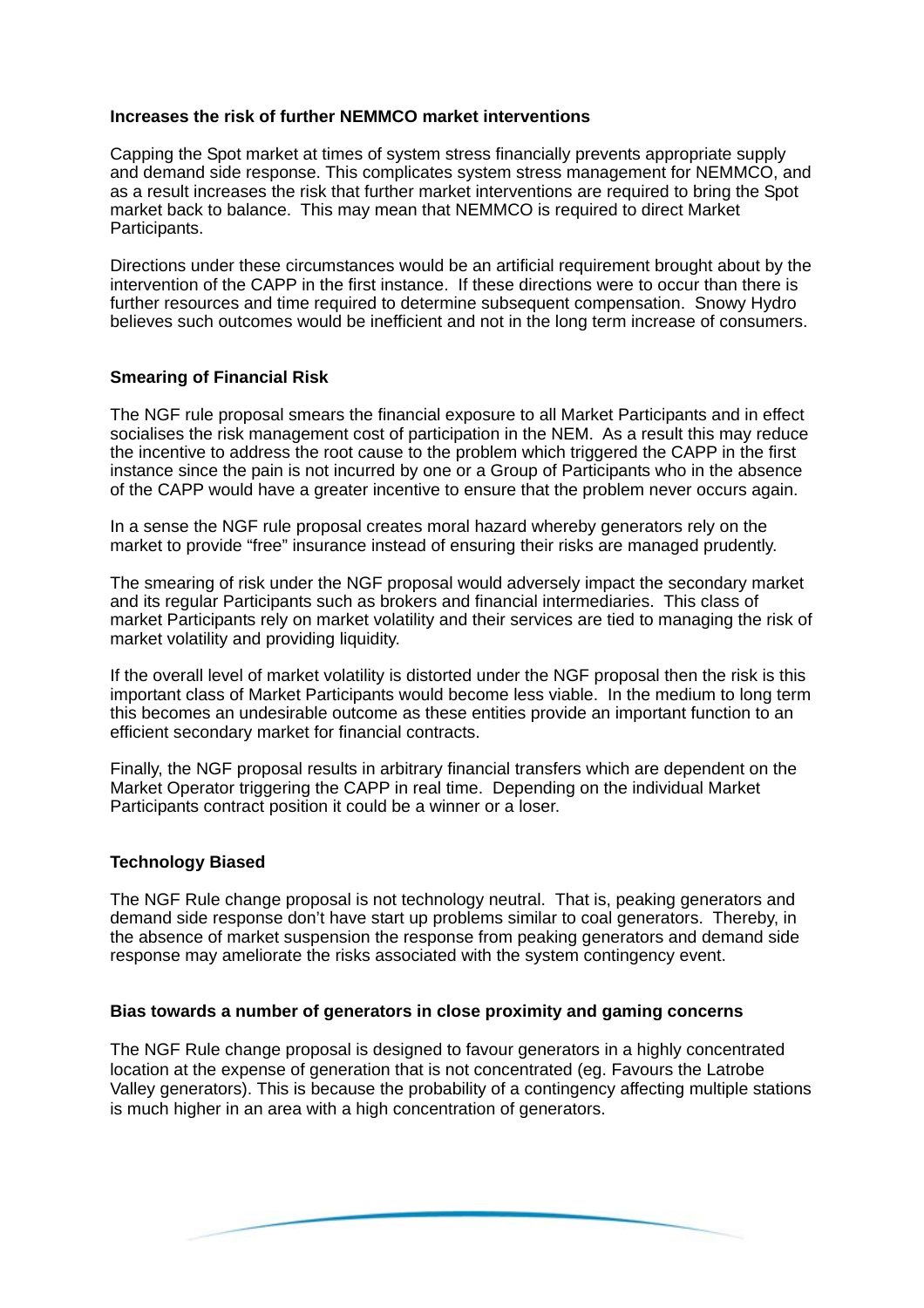The NGF CAPP proposal also creates gaming opportunities for portfolio generators with generation in different locations to optionally trigger market suspension when the Spot price does not suit their current exposure.

# **Snowy Hydro's alternative Rule change proposal**

As stated earlier in this submission Snowy Hydro believes the problem the NGF proposal aims to fix is currently being managed through other much more efficient and non distortionary mechanisms such as force majeure provisions in financial contracts. We believe there is no net public benefit in implementing the NGF proposal as there is no market failure of the electricity rules that prevents such risks from being managed.

However, should the AEMC find evidence of some market failure that warrants closer inspection of the NGF proposal, Snowy Hydro has proposed a Spot Market Insurance Fund as an alternative and much more efficient solution.

The Snowy Hydro proposed Rule would establish a Spot Market Insurance Fund whereby participating Market Participants would be eligible to claim compensation for Spot market contingency events(s) which have a low probability of occurring but when it does occur result in high financial impact. The Spot Market Insurance Fund addresses all of the problems outlined in the NGF proposal without the major problems associated with the NGF proposal.

The Spot Market Insurance Fund is proposed to be administered by the AER. The AER in consultation with Market Participants and NEMMCO would develop:

- Trigger conditions for compensation;
- The form of the Fund; and
- Membership and Costs.

The major difference and advantage of the Snowy Hydro proposal compared to the competing NGF proposal is that the Spot market is not suspended during the relevant spot market contingency event(s). The assessment of compensation is determined after the contingency event(s) when all relevant parties have the time, resources, and all necessary data to determine whether compensation is warranted. Snowy Hydro's alternative proposal correctly avoids NEMMCO having to make difficult market suspension decisions at times of system security stress when NEMMCO's focus should correctly be on maintaining the system in a secure and reliable state.